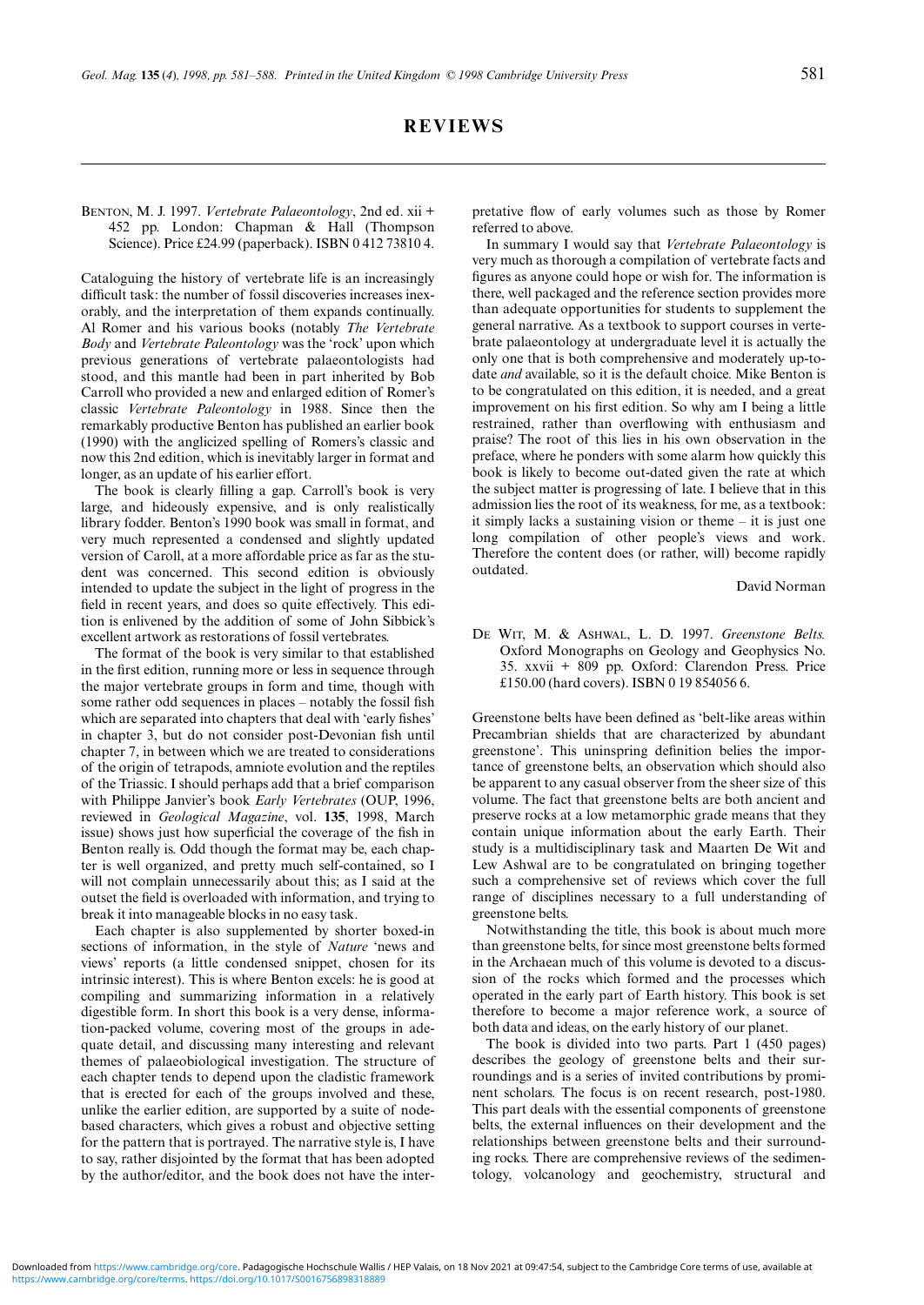metallogenic aspects of greenstone belt geology. There is a weaker contribution on the metamorphic geology of greenstone belts – reflecting a facet of greenstone belt geology which has received less attention in recent years. There are very useful summaries on the topics of heat flow in the Archaean, mafic and ultramafic magmatism, Archaean fluids and strain in greenstone belts and three different contributions to the subject of Archaean TTG magmatism. The final section of this first part of the book reviews the deep structure of greenstone belts as illuminated by geophysics, the relationship between greenstone belts and their surrounding granitoids, and the tectonic relationships between greenstone belts and their possible granulite-grade equivalents. Two detailed field-based studies from the Yilgarn Craton and Barberton are also included to underline the editors' conviction that critical field areas need to be periodically re-examined in the light of new ideas.

Part 2 (350 pages) reviews the geology of specific cratons. These contributions are written by geoscientists directly involved in the local geology. Each section contains a tabulated compilation of data on the craton reviewed and on the greenstone belts present. These compilations are made to a standard format permitting helpful comparisons between regions. Twenty different contributions review the Archaean greenstone belts of North and South America, Africa, Australia, India, China, Eastern and Western Europe. Six further reviews describe selected examples of Proterozoic greenstone belts and of the Phanerozoic analogues of greenstone belts. The locations of all these areas are summarized on Gondwana and Laurasia maps as the front- and end-papers of the volume. These regional descriptions are very variable both in length and in quality, although the differences chiefly reflect the extent to which the detailed geology is known and understood in the Precambrain cratons described.

This is a monumental book. The volume is well produced and sufficiently sturdy for its size. It contains contributions from almost 100 authors packed into 800 pages of double column text. Contributions to this volume were sought in 1991, the preface written in 1995 but the work not published until early 1997. Sadly this means that this book is not a source for the most up-to-date literature for there are few references post-1994. If it has a bias, it is in the first part and is towards a southern African understanding of greenstone belts, but that is understandable given the location and interests of the editors and also the importance of the Barberton greenstone belt in influencing views on greenstone belt evolution. I have two other criticisms, the first minor, the other less so. Firstly, the mismatch between the text and figures in section 4.1, where colour figures are reproduced in blackand-white which detracts from this chapter. More seriously, the price of this book is a problem. At £150 this places a very important reference work out of the reach of most. It is a must for earth science libraries but it ought to have a place on the shelves of all who work on either the Archaean or on greenstone belts of any age.

#### Hugh Rollinson

## BRETT, C. E. & BAIRD, G. C. (eds) 1997. *Paleontological Events. Stratigraphic, Ecological, and Evolutionary Implications.* xvii + 604 pp. New York: Columbia University Press. Price US \$75.00, £52.00 (hard covers). ISBN 0 231 08250 9.

Ever since the word 'punctuation' was hijacked by those with a nefarious ideological agenda, in making any reference to sudden events in Earth history it has been difficult to avoid

at least oblique reference to the term and thereby conferring upon it a spurious legitimacy. But it was ever the way. So we should be grateful for the appearance of this book because, despite its somewhat prosaic nature, it reviews the evidence for events as discerned in the palaeontological record in terms of exceptional fossil accumulation and intervals of turnover (including epiboles). Each half of the book is introduced by a general review chapter, respectively on fossil Lagerstätten (by Brett, Baird & Speyer) and various bioevents (by Brett & Baird). In between are eighteen other chapters, spanning the geological record but with a firm emphasis on the Palaeozoic. Some of the chapters are of little more than local interest, but others contain points of general relevance. For example Rollins & West (2) discuss the perennial topic of spatial and temporal averaging that surely serve to separate the original communities from the shellhash available to the palaeontologist. They conclude that all sorts of taphonomic overprint serve to confuse the picture. In the next chapter Miller (3) provides a very detailed investigation of local abundances of Cincinnatian faunas, providing an effective snapshot of the Ordovician seafloor and so allowing a glimpse of the interface where  $\alpha$  and  $\beta$  diversities meet. In a related theme Holland's contribution (12) offers a detailed analysis of on-shore–off-shore distributions, a topic that has received extensive attention. In brief, he finds, albeit with a limited sample, that at the level of genera in brachiopods the overall trend during time towards off-shore habitation as seen at the taxonomic level of family may be confounded. Thus the two genera of Sowerbyellinae moved onshore, *Retrorsirostra* moved in classical fashion off-shore, while *Rhynchotrema* oscillated backwards and forwards. Quite a number of chapters take as their theme the exceptional accumulation of fossils including occurrences of trilobites (Schumacher & Shake (6) and Hickerson (9)) and crinoids (Brett & Taylor (8)). Another useful contribution is by LoDuca & Brett (14) who review the hitherto neglected Lagerstätten of Silurian age in eastern North America, including the 'Gasport Channel'. Together these faunas give us one of our best insights into Silurian marine life that is currently available. A non-uniformitarian theme is tackled by Ausich (19) in his interesting review of encrinites, that is sediments largely composed of crinoidal debris. These accumulations point to vast populations, whose remains controlled lithofacies over substantial areas. Prominent until the Jurassic, they then disappeared for ever. And so it goes with much of this book: nuggets of information that have a bearing on wider issues. For this reason, despite its apparently parochial nature, this book deserves its place in any library with pretensions to completeness.

Simon Conway Morris

## HUGGETT, R. J. 1997. *Environmental Change. The Evolving Ecosphere.* xx + 387 pp. London, New York: Routledge. Price £16.99 (paperback). ISBN 0 415 14521 X.

The preparation and publication of any textbook is a personal commitment which demands an immense amount of time. Few people seem to appreciate the effort required, and eventually even the authors themselves forget the pain; yet in a few cutting lines this work is frequently dismissed in book reviews. From my experience of writing three textbooks, I understand the extremes of pain and pleasure that book reviews can cause. At a time when the space for book reviews within many journals is being squeezed, or even lost, it is a sad fact that many reviewers seem more interested in scoring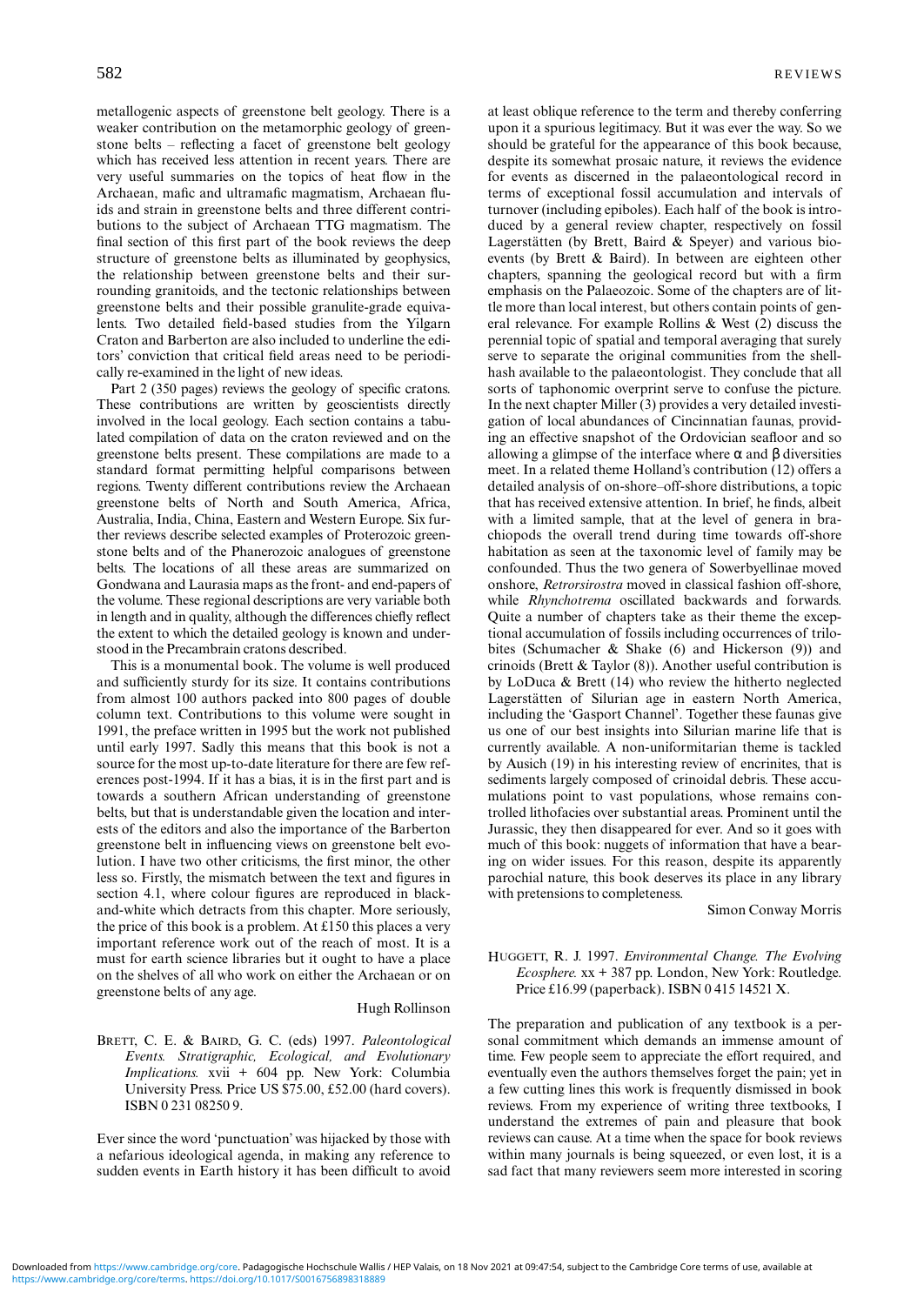academic points than in providing a public service. I believe that the true function of a book review is not to score petty points, but to inform people of the contents of a book, of its place within the portfolio of literature on a given subject, and where criticism is to be made then it should be in the light of the aim and audience of a book and not some personal agenda.

It is in this context that I wish to draw the reader's attention to the volume *Environmental Change: The Evolving Ecosphere* by Richard Huggett. This is an impressive and easily accessible volume which integrates a wide range of material and which crosses the traditional subject divides of geology and geography, which hinders all those interested in an holistic understanding of Earth history and the processes which shape it. This novel book provides a process history of the Earth as opposed to a record of events within it, and as such provides an essential complement to more traditional volumes on Earth history and stratigraphy.

The book is organized into nine chapters, each of which has its focus on one aspect or area of Earth evolution. After an initial introduction, setting out the scope, approach, and nature of environmental change the book then deals with the following 'spheres' of interest: 'Cosmosphere', 'Lithosphere and Barysphere', 'Atmosphere', 'Hydrosphere', 'Pedosphere', 'Toposphere', and 'Biosphere and Ecosphere'. In each chapter the dynamic nature of the environment as well as the causes and mechanisms of change are well reviewed with a pleasing emphasis on modern developments and ideas. This builds into a comprehensive understanding of all aspects of the Earth system and is complemented by a final chapter which attempts to identify the common threads and mechanisms within each 'sphere', emphasizing the importance of an evolutionary approach.

As a whole the book works well, is novel in its approach, and is well written. My understanding of the Earth's system was enhanced by reading it and students have much to gain from this volume. In reading the book, however, subject specialists may be concerned about the choice of coverage in certain chapters. For example, as a process geomorphologist I feel that Chapter 7, 'Toposphere', undersells the role of geomorphology, in particular its link with sedimentary processes. However, the book does not aim to provide comprehensive subject reviews, but to simply illustrate *some* of the dynamic and changing aspects of the Earth's surface and in this context the coverage is fine. Specialists may also find some of the definitions and juxtaposition of material challenging. This is particularly true in Chapter 6, 'Pedosphere', which contains material not only on more conventional soil formation but also on sequence stratigraphy. The benefit of this, however, is in breaking down traditional subject divides which we place on material and ultimately hinders the development of an integrative or holistic view of Earth processes. Finally, I have some reservations about the 'trendy' subtitles within many of the chapters, for example 'Watery beginnings', 'A directional world', 'Violent times' and 'Stretch, wobble, roll, and pitch'. These may have an adverse affect on students finding subject specific material quickly; when taken out of the context of the relevant chapter, as above, it is difficult to guess that these subtitles refer to the origins of life, tectonic evolution, extraterrestrial impacts, or Milankovitch cycles respectively.

At the start of this review I suggested that a book review should inform people of the book's contents, its place within the literature, and make any criticisms in the light of the intended aim and audience for the book. To summarize, therefore, the volume *Environmental Change: The Evolving* *Ecosphere* provides a process history of the Earth and its changing environment. It represents a positive step in the right direction, encouraging a more integrative and crossdisciplinary approach to Earth science, something which is long overdue. It is essential reading for all those undertaking a traditional Earth history or stratigraphy course, as well as providing a foundation for more general courses on earth processes as part of geography and environmental science degrees. It addresses its aims and intended audience well and I am confident that it will be a success with students.

Matthew R. Bennett

GREEN, P. M., KENYON, J. R. & BREWARD, N. 1997. *Discovering Geology: The Lake District.* CD-ROM. Keyworth: Earthwise Publications (British Geological Survey). Price £39.95. PC and Mac compatible.

This production represents one of the first ventures by the British Geological Survey (BGS) into publishing information on CD-ROMs. This medium seems a natural choice for some geological applications, particularly for coloured geological maps, which can be expensive and unwieldy to reproduce in hard copy. So the BGS initiative is very welcome even if, as we shall see, it proves to be not entirely satisfactory.

The CD-ROM arrives with just enough launch instructions for the average user, and with a hard copy of a navigation map through the contents. The major options available from the home menu are Geochemistry, Geophysics, Geology, Landsat images, Photos, References, and Help & Information. There are Introduction and Exit sequences, which can be partially skipped. Most users will probably start with the Geology section, which offers a geological column, geological maps at several levels of detail, and map of mines and minerals. This mining map provides active links to data on each mine. An outline of geological contacts, the fault network, and an array of geographical landmarks can be optionally overlain on most of the maps in the Geology and other sections. Most images can also be supplemented by explanatory text.

The Geophysics section contains gravity and aeromagnetic maps. The Geochemistry section has stream sediment maps for 31 individual elements and for six 3-component combinations, and stream water maps for uranium, fluoride, conductivity, acidity and bicarbonate. By comparison with these and the Geology maps, the Landsat images are more interactive. The user can zoom in on the main image and pan continuously across it, or can select an even higher magnification of six areas of particular interest. These detailed images can be toggled through two choices of orientation. The Photos section offers mostly field and hand-specimen photographs grouped into subsections of minerals, rocks, fossils and scenery, and a further subsection of palaeoenvironmental reconstructions.

Having some prior knowledge of Lake District geology, I much enjoyed browsing through the material on offer here. The geophysical, geochemical and Landsat images are valuable research reference tools, convenient to have packaged together on one disk. However, this CD-ROM is targeted at a much wider audience of school and university students, environmental scientists, planners, and the informed public. I doubt whether it will suit them all. In particular, in common with many educational CD-ROMs, there are no obvious linear routes through the material, which seems organized more for reference than learning. Of course, I realise that some users will be less conditioned than I am by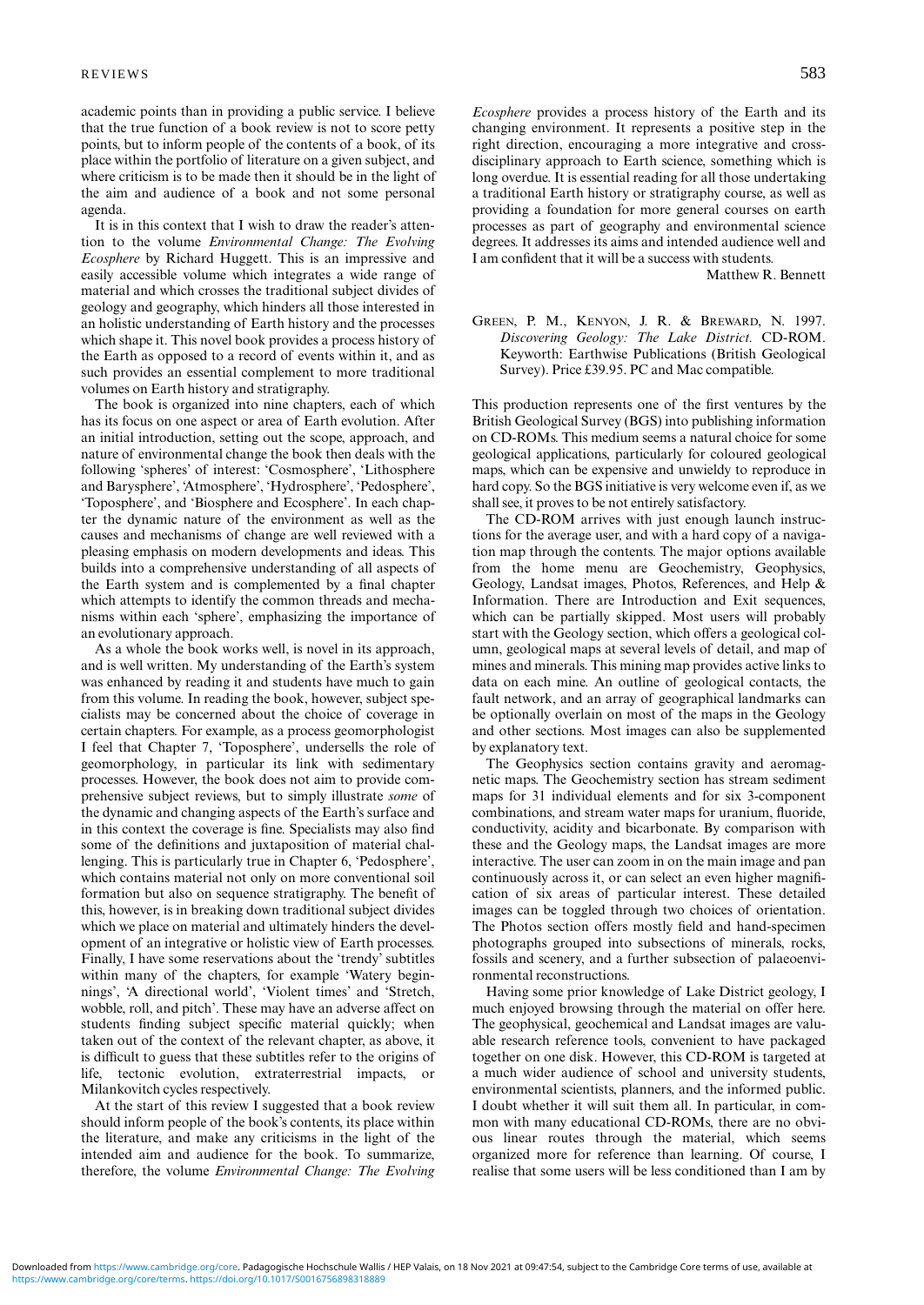half a lifetime of reading books, and will be more attuned to the random access structures of CD-ROMs. However, it is undoubtedly true that some routes through educational material are more logical and profitable than others, simply because one area of information is a prerequisite to the understanding of another. The best educational CD-ROMs will be those that signpost the most efficient learning routes for each type of user.

Other reservations about this CD-ROM result as much from the constraints of the medium in general rather than this example in particular. For instance, it is frustrating that there is not enough room on the screen for explanatory text to be placed alongside the map that it describes. As it is the text overprints each map, usually obscuring the features to which it refers. It would help if the text window could be moved and resized, but perhaps this is not possible? Resizing could also avoid the tedious need to scroll through text boxes only a few lines deep. Screen size also prevents displaying two maps side-by-side, and comparison would be easier with the option of a National Grid overlay on each map. The enlarged Landsat images would particularly benefit from this addition, because at present it is not possible to overlay any other locational information on them.

In summary, the compilers of this disk have done an excellent job in blending together BGS material from other formats into a coherent and attractive package. However, the balance of this material is imperfect – why include over thirty esoteric histograms of element abundances but not one simple geological cross-section – and future compilations need to be better planned with specific end-users in mind. However, both users and authors of geological CD-ROMs are in an experimental phase at present and, with constructive feedback, the medium will undoubtedly find its proper role in the information age. BGS have now put down a promising marker in this emerging market, and look well set to develop their CD-ROM skills in the future.

Nigel Woodcock

ZIEGLER, K. TURNER, P. & DAINES, S. R. (eds) 1997. *Petroleum Geology of the Southern North Sea: Future Potential.* Geological Society Special Publication no. 123. v + 209 pp. London, Bath: Geological Society of London. Price £59.00, US \$99.00 (members' price £29.00, US \$48.00); hard covers. ISBN 1 897799 82 9.

To create a hydrocarbon prospect it is necessary first to image a closure and then to argue an acceptable risk for access to charge, viability of reservoir and integrity of seal. This book regrettably ignores such a process. Instead it deals almost exclusively with the distribution of Permian and Carboniferous reservoirs with a little qualitative data and some hypotheses on control of their quality. There is nothing on charge or top seal, nor on pertinent developments in geophysical imaging. Post-Permian hydrocarbon systems are not discussed.

The scene is set by a useful historical review of exploration activity (Glennie) ending with many ideas for future prospectivity which, tantalizingly, are not followed up in later chapters. The next chapter, on recent advances in understanding (also by Glennie), is something of a misnomer; rather than a comprehensive overview it deals mainly with the implications for North Sea structural development of the recently revised Permian stratigraphy of Germany: the impact on prospectivity is less clear.

For me, the meat of the book is provided in two excellent

papers on Rotliegend facies, palaeogeography and chronostratigraphic subdivision by correlation of wet/dry cycles. The first (George & Berry) covers the entire offshore area to the Dutch coast. It is based on examination of 10.7 km of core and 258 wells and gives due recognition to tectono-sedimentary processes. Five major chronostratigraphic divisions are recognized and are well illustrated in detailed palaeogeographic maps. The second (Howell & Mountney) covers only UK waters. It uses 243 wells, many with core, and gives detailed discussion of erg, alluvial fan and lake processes during climatic variation. Twelve climatically-driven cycles (i.e. chronostratigraphic divisions) are recognized and illustrated with five palaeogeographic maps: it is a pity that comparison with the divisions of George & Berry is not more explicit.

Two studies of the Jupiter Fields (Leveille *et al.*) deal with compartmentalization by sealing faults and diagenetic controls on poroperm. Such studies, when expanded to deal with timing of fault seal and impact of early diagenesis in addition to pore occlusion by illite in deep burial, will be useful in developing new plays, e.g. within major flanks. Pre-Permian source rock and reservoir potential (Cameron & Ziegler) is nicely illustrated by (2D) regional seismic in the context of very sparse well control and new ideas are given for both Dinantian and Namurian plays. Westphalian structure (Quirk) and sequence stratigraphy (Quirk & Aitken) also benefit from seismic illustration. The authors argue for a layer-cake stratigraphy, faulted before development of the Saalian unconformity, composed of both reservoir-prone and waste-rock (not seal) prone packages. Modelling of sandstone connectivity is then illustrated for the Schooner field (Mijnssen). The volume concludes with examples of correlation by high frequency Milankovich-based cycles (Yang & Baumfalk), a possibly useful tool in faunally barren sequences without too many faults.

The book is nicely produced but slim for money, particularly at full price. Active explorationists in the area should know much of its contents; for the general sedimentary geologist the book is probably more for selective perusal than for ownership. David James

WADHAMS, P., DOWDESWELL, J. A. & SCHOFIELD, A. N. (eds) 1996. *The Arctic and Environmental Change.* xi + 193 pp. First published in *Philosophical Transactions of the Royal Society, Series A*, **352**, 197–385. Gordon & Breach. Price not stated (hard covers). ISBN 90 5699 020 9.

This book records current research interests in Arctic climatological and environmental studies, with an emphasis on the physical environment. It is a collection of papers prepared for the Royal Society Discussion Meeting on the Arctic and Environmental Change, held 12–13 October 1994. The book is a reprint of *The Philosophical Transactions of the Royal Society, Series A,* Volume 353, Number 1699, 1995, pp. 197–385.

The 14 chapters discuss modelling climate change; atmospheric circulation and moisture flux; the relationship between fluid dynamics and ozone loss at mid-latitudes and the polar vortex; solar irradiation, air pollution and temperature changes; terrestrial changes in the ecosystem; climatic and biological changes in the Arctic Ocean; thermohaline circulation and ice development in the Arctic Ocean and Greenland Sea; sea ice; how glaciers are affected by environmental changes; measuring the Greenland ice sheet by satellite radar altimetry; geotechnical implications of permafrost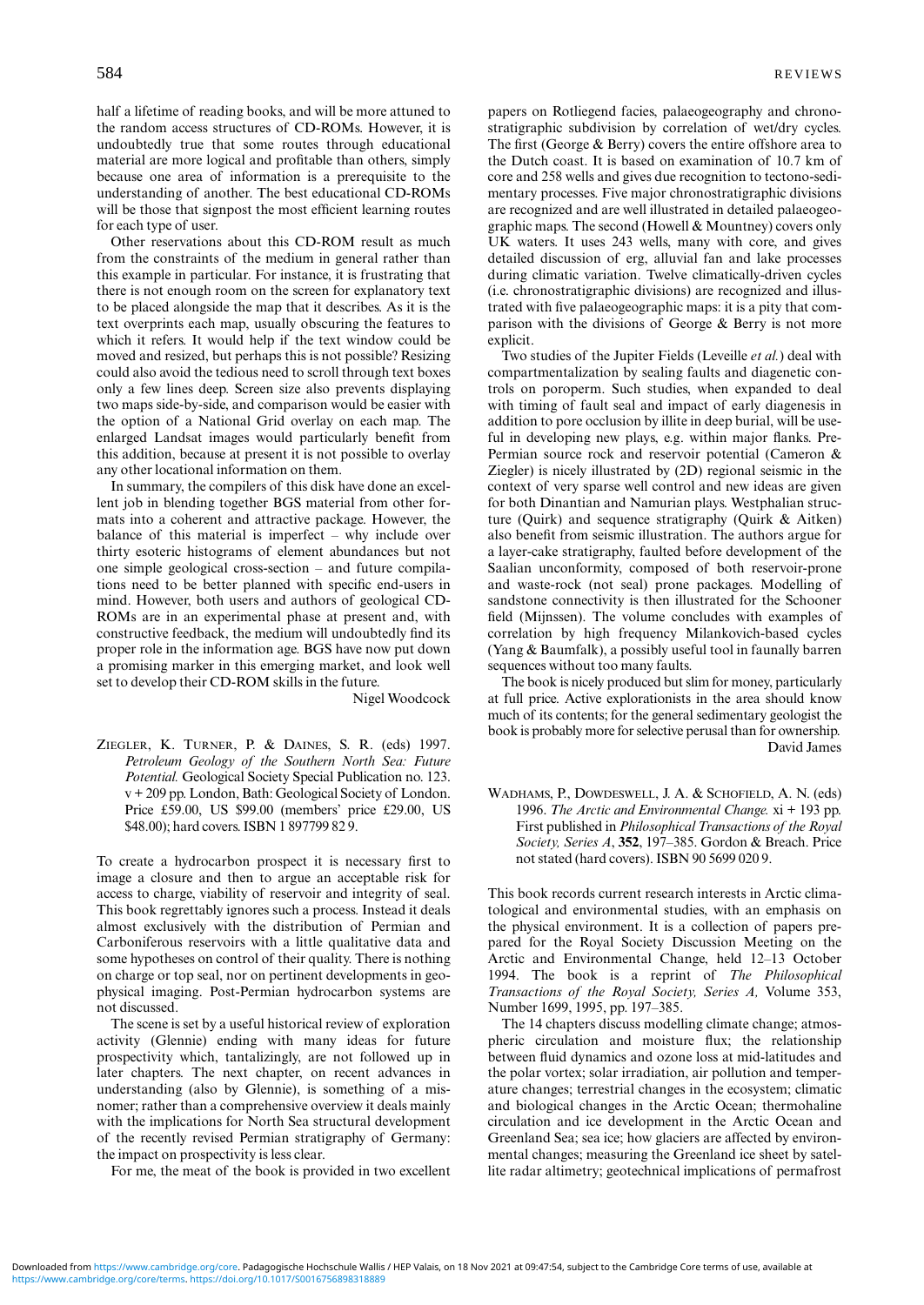and climatic changes in ice cores in Greenland; and the glaciation history of the Cenozoic Polar Atlantic System.

Each chapter stands on its own with little overlap in content between them, yet they hang together nicely as a compendium under the title. The presentation of an index in this reprinted version is perhaps an attempt to aid the user in finding a common thread between chapters. This attempt is only partially satisfactory, however. For example, both the Greenland Sea and Norwegian Sea are index terms. Yet the chapter by Thiede  $\&$  Myhre which discusses the Norwegian–Greenland Sea (presented in the text as Norwegian Greenland Sea) is only indexed under Greenland Sea. Information on Greenland Sea drilling is given a greater number of page entries in the index than the word drilling on its own.

Although the Discussion Group was held in 1994, two years before this reprinted edition, the editors have carefully and thoughtfully presented updated information in their preface citing 11 new references. In this way the information lag between original presentation and publication is lessened. The practice of the Royal Society to include some of the discussion that followed the presentation is invaluable in that it allows the non-participant to gain an insight into the clarity and breadth that comes from post-presentation participation.

The final production of the book should have been more carefully executed. There are sudden appearances of bold typeface, and typing errors in both the text (three in the Discussion on page 58 alone) and in the index, and its a pity that the photographs on pages 68 and 69 could not be reproduced in colour.

For those Arctic and environmental researchers and libraries that do not subscribe to the *Philosophical Transactions of the Royal Society, Series A* this book is worth owning. It is informative and scholarly with chapters by some of the foremost researchers in the field.

Eda L. Lesk

CARROLL, R. L. 1997. *Patterns and Processes of Vertebrate Evolution.* Cambridge Paleobiology Series Volume 2. xvi + 448 pp. Cambridge, New York, Port Chester, Melbourne, Sydney: Cambridge University Press. Price £70.00, US \$85.00 hard covers); £24.95, US \$39.95 (paperback). ISBN 0 521 47232 6; 0 521 47809 X (pb).

Bob Carroll, who has done much to improve our understanding of early tetrapod evolution, was a student of the *eminences grises* of the field of vertebrate palaeontology, and as he happily records shared his time as a student at Harvard with, amongst others, Mayr, Simpson, Romer, Whittington and E.O. Wilson – lucky man! He also stepped into a pair of very large shoes in authoring the new edition of Al Romer's *Vertebrate Paleontology*, which came out in 1988. This latter represents a monumental task of synthesis and compilation, but sadly constitutes a largely unattainable object of desire for the majority of undergraduates who wish to enjoy poring over its contents, so expensive is it.

*Patterns and Processes* represents a completely different approach to the subject, one which is closer to the heart of G. G. Simpson's more synthetic works by emphasizing the true interdisciplinary nature of palaeobiological research, ranging across such fields as genetics, developmental biology, population dynamics, ecology, functional morphology, and (of course) the fossil record. It also resonates with the pattern and process approach which has been at the heart of the writings of Stephen Jay Gould, Niles Eldredge, and others over the past twenty years. The influence of these workers resulted in an upsurge of interest in palaeobiology (a field which had lain dormant since its origins with Louis Dollo at the beginning of this century) and its potential to influence modern evolutionary thinking was acknowledged by John Maynard Smith in a review article in *Nature* some years ago.

What Carroll sets out to do is to study the process of evolution by reference to one coherent group, the vertebrates. They are, as he acknowledges, clearly recognizable as a natural group (clade), have a pretty passable fossil record and have been the subject of considerable research in the present day laboratory, as well as in the field. But evolutionary research that is carried out on the group as a whole falls into two clear and distinctive camps: on the one hand those who study the fossil record, and on the other those who study vertebrates from a purely modern perspective and, apart from occasional synthetic efforts by the likes of Simpson (1944 – still marvellous but creaking with age), 'never the twain shall meet'. This brings us to the central question being addressed by this book. Charles Darwin assumed, quite logically, that the process of evolution which could be applied through the principle of natural selection as it affects populations and species in the present could, with equal force, be applied to the history of life on Earth: a form of Lyellian uniformitarianism. The fossil history of the vertebrates appears to argue against such uniformity of process and has pushed palaeontologists toward the advocacy of punctuated equilibrium models for large-scale evolutionary change, and to emphasize the importance of mass-extinction events in re-setting the plot of the history of life on Earth; Carroll conjures up a slightly contrived, but very apposite, analogy between this and the original explanatory power of Lyell's Uniformitarianism (of the 1830s) for explaining geological processes in the present day, with the way that plate tectonics in the 1960s has added a radically different component to our understanding of the geological evolution of the Earth over a much longer timescale, one that could not have been possible within the framework of observation and induction from geological processes today.

Throughout this book Carroll grapples with the palaeontological and neontological perspectives on evolution. The first two chapters outline the origin and development of evolutionary thought from Darwin through the eyes of neontologists and palaeontologists, comparing and contrasting their perspectives on the general *modus* of evolution. The bottom line as far as evolutionary biology is concerned is that the punctuational model (arguably, the palaeobiologist's perspective) claims that natural selection is not significant as a mechanism for controlling the pattern and rate of evolution at the level of species. From this starting point Carroll then goes on to examine our understanding of evolution from the study of modern populations, which tends to contradict the punctuationist view, and from the fossil record (but with emphasis on the limits to our understanding of the fossil record) as a 'high fidelity' record of the timing and circumstance of historical change. This makes interesting, and to some extent sobering, reading, influenced as many of us have been by the exuberance of the Gouldian 'view of life'. The remainder of the book then examines the better documented parts of the fossil record of the vertebrates for patterns which might be illustrative of evolutionary processes (and thereby provide support for, or denial of, the palaeobiological perspective). Examples from the relatively recent (and therefore richest) part of the fossil tend to support Darwinian models of evolution through natural selection.

However, Darwin is not completely vindicated, rates of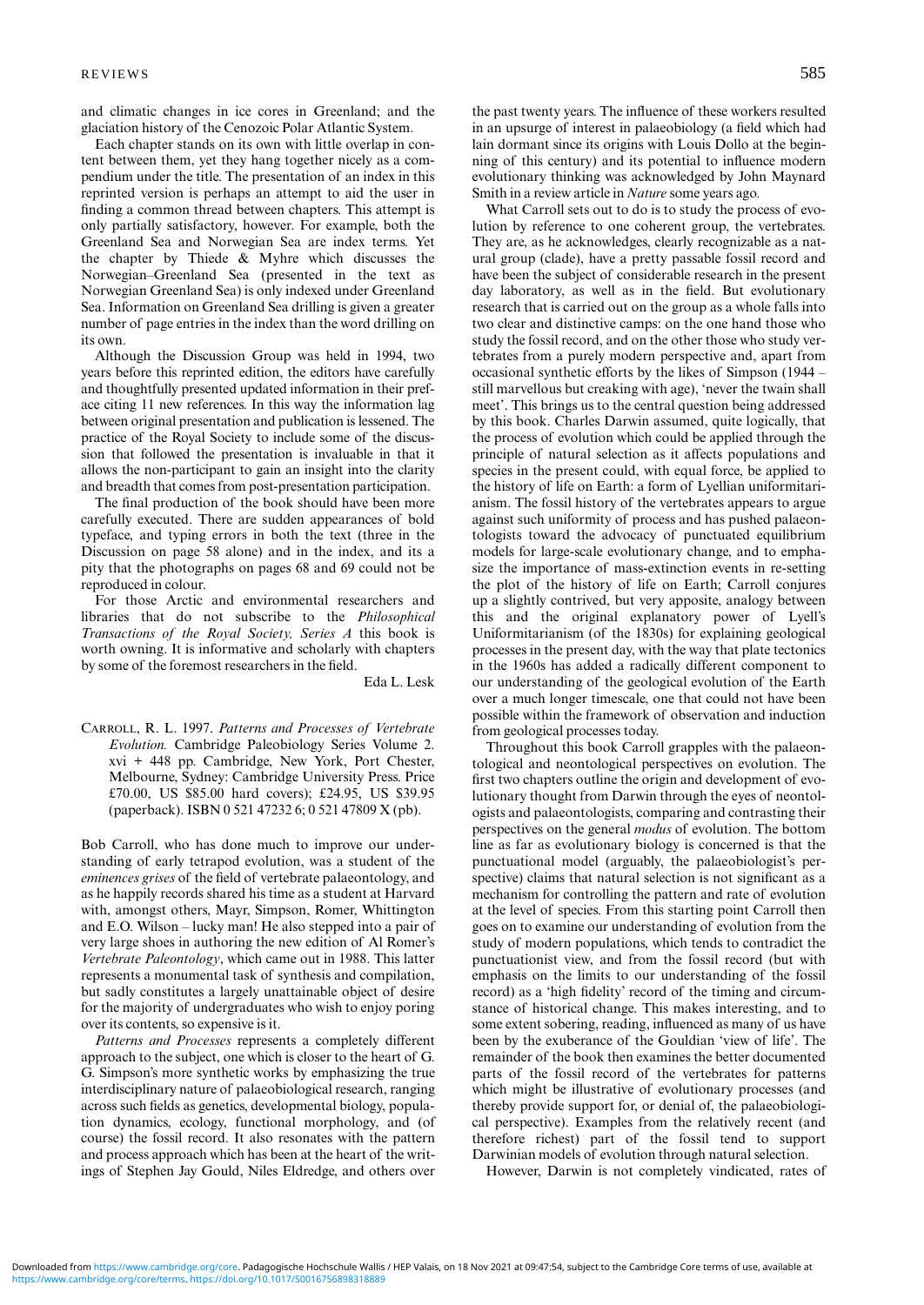morphological change or stasis are far more variable, and factors not considered by Darwin, including continental drift and mass extinctions, are seen to account for patterns of evolution beyond a strictly Darwinian model. The application of phylogenetic systematics also is shown to offer a far more objective way of analysing the pattern of largescale evolutionary change, and garners support for a punctuational model of change over longer time periods: essentially short periods of intense cladogenesis followed by extended periods of relative stability.

The genetic control of development, genetics, factors limiting or constraining evolutionary change, the physical forces that can affect evolution on a local and global scale, and selected evolutionary transitions among vertebrates all fall under Carroll's remit. This is undoubtedly a *tour de force* by Carroll albeit limited almost exclusively to the vertebrates (he is clearly and obviously favouring his strengths, and I think rightly so). The perspectives taken on Darwinian and punctuational change are in large part shown to be a consequence of the practitioners looking down opposite ends of the same pair of binoculars, magnifying the present or bringing the past into focus. It is undoubtedly the case that palaeobiology has enriched evolutionary studies, and its theoretical basis. Carroll's overview is welcome, well organized, affordable in paperback format and will prove to be a very useful backdrop to undergraduate courses on general evolution, or vertebrate history.

#### David Norman

#### *Reference*

SIMPSON, G. G. 1944. *Mode and Tempo in Evolution.* New York: Columbia University Press.

MACLEOD, N. & KELLER, G. (eds) 1996. *Cretaceous–Tertiary Mass Extinctions: Biotic and Environmental Changes.* xiv + 575 pp. New York, London: W. W. Norton. Price £40.00 (hard covers). ISBN 0 393 96657 7.

First, there was Officer & Drake, and now there is Keller & MacLeod. By this I mean that whenever the forces opposed to the hypothesis of a catastrophic mass extinction at the end of the Cretaceous (K/T) need to be invoked, then these are the names to conjure with. The attacks by Officer & Drake, now comprehensively defeated, revolved around how best to interpret the sedimentology and geochemistry of the famous boundary beds. In particular they attempted to explain (away) features such as the shocked mineral grains and iridium in the context of massive volcanism. No-one doubts the reality of the co-eval Deccan eruptions, but the evidence of a bolide impact at Chicxulub (Mexico) is stronger than ever. With the baton of scepticism now in the hands of Keller & MacLeod, the focus has shifted from volcanism to a detailed consideration of the fossil record. Were the extinctions as abrupt as is often claimed, and what is the status of the socalled 'Cretaceous survivors', that is, taxa found in the basal Paleogene? Are they genuine survivors or simple pre-impact faunas that have been reworked into sediments deposited shortly after the catastrophe? Were there regional variations in extinction, and even accepting the evidence for bolide impact why was the recovery period so protracted? The debate has been heated and even virulent, showing not a little of the eternal tension between the 'hard' sciences of physics and chemistry, and the 'soft' science of biology and its handmaiden, palaeontology.

So the debate rumbles on, and this book is a significant

contribution by the anti-catastrophist school. And yet it has its curiosities, not least of which is a question of balance. Thus there are 20 chapters, but almost 40 per cent of the text is written or co-authored by the editors. Their agenda is clear enough, but in places the writing verges on the schizophrenic. One senses that at heart MacLeod & Keller (and their co-writers) secretly wish the bolide hypothesis would silently vanish away; indeed one chapter (by Landis *et al.*) effectively manages to avoid any mention of an impact at all. Elsewhere there is acknowledgement, but it is grudging. Take, for example, the comment by MacLeod: 'The paleontological community has *largely* accepted the evidence for *some type* of bolide impact at *or near* the end of the Cretaceous' (p.128; my emphases). So strong is the evidence of an impact that such statements, and indeed much of the tenor of the book, are simply quaint. MacLeod & Keller seemingly remain unaware that their truculent attitude simple weakens their own position. An impact releasing energy equivalent to  $c.10<sup>8</sup>-10<sup>9</sup>$  megatons is going to do a great deal of damage, which is clearly encoded in the rock record. Nevertheless, the only reason the K/T impact is of interest is that the bolide must have massively disrupted the biosphere. This response is a problem for biologists. Thus much of what MacLeod & Keller say in this regard is potentially important and deserves attention. And so it would be if they were capable of adopting a balanced viewpoint. It appears, however, that their antagonism to the bolide hypothesis has warped their entire outlook. Thus Pardo, Ortiz & Keller write that 'This low-latitude mass-extinction pattern [that is selective and relatively gradual] was recently confirmed by a blind sample test of the El Kef stratotype section' (p. 140). Hardly. What was 'confirmed' in the final publication (Keller, 1997) was, predictably enough, Keller & MacLeod's view, whereas other groups participating in the blind test came to different conclusions. Thus Canudo (1997) found a pattern of extinction broadly similar to that of Keller's, but nevertheless more dramatic. Two other workers (Olsson, 1997; Orue-Extebarria, 1997) obtained data that pointed even more strongly to a major catastrophe, although Orue-Extebarria (1997) certainly emphasizes the role of 'Cretaceous survivors'. Whether this exercise was in any sense a 'blind test' (see Kouwenhoven, 1997) is less relevant the apparent reluctance to indicate the divergence of views. It is, of course, questionable whether the true course of events will be ever entirely resolved, but a consensus may emerge more effectively by discussion than by what appears, to an outsider, as a polarization.

So what is of value in this book? One chapter, by Gartner, on the extinction of the calcareous nannofossils is unabashed in its support of bolide-driven catastrophe which he described as 'an entirely adequate mechanism' (p. 44). One is almost surprised such a view was permitted to appear here. Other chapters certainly provide valuable new information. MacLeod & Keller are quite right to emphasize the evidence for palaeogeographic variation, and such data as that given on the palynomorphs of Seymour Island by Askin & Jacobsen (Chapter 2 ) are certainly relevant in this context. Another interesting contribution is by Hollis. He reviews the radiolarian record from New Zealand, an important contribution because hitherto their response to the impact has been uncertain on account of their general rarity and, perhaps, susceptibility to dissolution. Hollis finds little evidence for catastrophe in this higher latitude area, although one wonders whether the dramatic changes in the Paleocene assemblages owe their origin to shifts in ocean circulation, that in turn are ultimately due to the impact. It does seem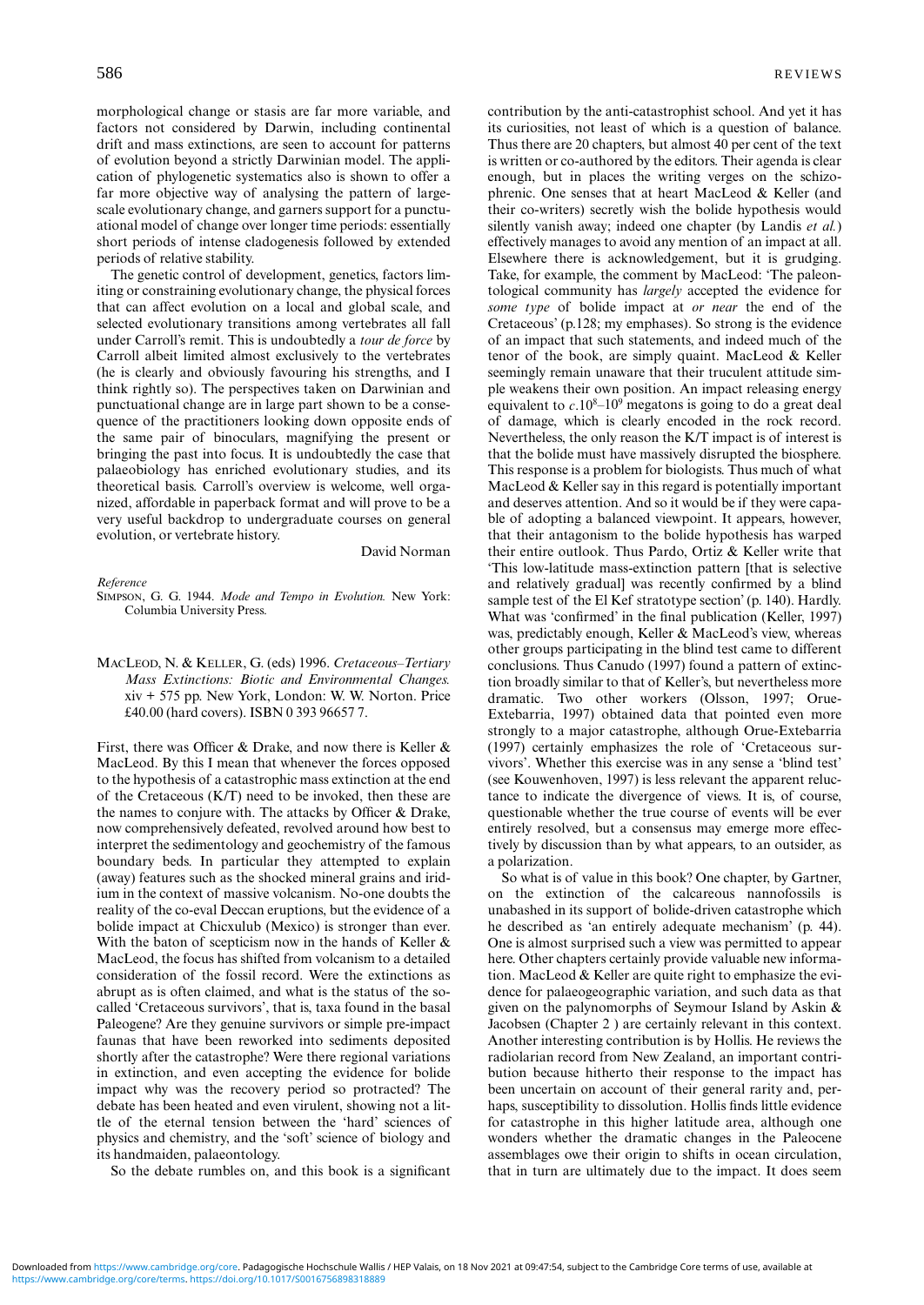that higher latitude sites were in general less affected. Another point that I believe strongly has been unduly neglected is the knock-on effects arising from the impact and presumably the first pulse of extinctions or at least crisis. Surely the initial wave of extinctions triggered further biological disruption? Not only that but recent evidence (D'Hondt, King & Gibson, 1996) suggests that the post-catastrophe ocean experienced marked instability with wild fluctuations of environment. All these can reasonably be attributed, as a final cause, to the impact at Chicxulub, but the aftermath is if anything of greater significance.

Not surprisingly, given the expertise of Keller & MacLeod, the planktonic foraminifera in this book receive close attention. Their points about latitudinal gradients in survivorship as well as selectively of extinctions need to be taken seriously. So too does the suggestion by Keller (p.65) of an ecological reordering emerging as a result of competition in the post-catastrophe oceans. Yet these important points are in part concealed by the prolixity of argument and passages of near-rant which may alienate all but the most sympathetic reader. MacLeod & Keller will no doubt continue to castigate the impact school, and to generate controversy. This need be no bad thing, but perhaps their voices would be listened to more attentively if they accepted the reality of the disaster at Chicxulub and explained that arrival of the comet was only the first step in an immensely complicated story.

Simon Conway Morris

*References*

- D'HONDT, S., KING, J. & GIBSON, C. 1996. Oscillatory marine response to the Cretaceous–Teriary impact. *Geology* **24**, 611–14.
- KOUWENHOVEN, T. J. 1997. The El Kef blind test: How blind was it? – Comment. *Marine Micropalaeontology* **32** , 397–8.
- CANUDO, J. I. 1997. El Kef blind test I results. *Marine Micropalaeontology* **29**, 65–76.
- KELLER, G. 1997. Analysis of El Kef blind test I. *Marine Micropalaeontology* **29**, 65–103.
- OLSSON, R. K. 1997. El Kef blind test III results. *Marine Micropalaeontology* **29** , 80–4.
- ORUE-EXTEBARRIA, X. 1997. El Kef blind test IV results. *Marine Micropalaeontology* **29**, 85–8.
- JONES, R. W. 1996. *Micropalaeontology in Petroleum Exploration.* xv + 432 pp. Oxford: Clarendon Press. Price £99.00 (hard covers). ISBN 0 19 854091 4.

Applied micropalaeontology is in many respects a mature discipline, since the technique of correlating hydrocarbon exploration boreholes biostratigraphically by means of foraminfera is almost a century old (J. Grzybowski, 1898). The large number of industry-based practitioners attests to the continuing value of microfossil-based zonation and correlation, in tandem with other applications in palaeoenvironmental analysis, sediment and source material provenance, basin thermal history and so on. The recent growth of wellsite work, including the 'biosteering' of deviated wells, is also a reflection of the continuing vigour of the field.

The book, by a very experienced industrial micropalaeontological/biostratigrapher, is logically planned with 160 pages (Chapters 2–6) devoted to the 'tools of the trade', the microfossils available for use, arranged in groups based upon size, composition, and methods of preparation or study. The next 71 pages (Chapters 7–9) concern methodologies and techniques underpinning the application of microfossils, including integrated and quantitative approaches. The final 160 pages (Chapter 10–12) comprise the heart of the book, with case histories in petroleum exploration (Chapter 10 clastic and Chapter 11 carbonate systems) and (Chapter 12, totalling 10 pages) other applications in environmental monitoring, mineral extraction, and engineering. While Chapter 12 is clearly a postscript, and not relevant to the theme of the book, the eight studies in Chapters 10 and 11 are useful compilations of information for major hydrocarbon provinces, with some of which the author has firsthand experience.

The term *compilation* is used advisedly, and the book reflects the advantages and disadvantages of this approach – great range and variety of data but of varying quality, the latter most obvious in the very high proportion of figures derived from published sources, and not always very well reproduced! I found the accounts of microfossil groups with which I am most familiar (ostracods, radiolaria, calcareous nannofossils) to be disappointing and based often upon secondary sources (in some cases an undergraduate text almost two decades old). The brevity of Chapter 9 on the technicalities and difficulties of working with samples derived from drilling (caving, use of 'tops' or First Downhole Occurrences as reliable datum levels, mud contamination, etc.), at the very heart of the application of microfossils in petroleum work, is surprising. I found only four examples (I think) of range charts arranged in species occurrences by tops (FDO) and no discussion of the interpretation of such charts for correlation purposes or in relation to other downhole data.

The book represents a formidable assembly of information by an author with a distinguished record of scholarly achievement outside company time, but it misses its mark in the audience targeted. At £99 students will not buy the book, but they appear to be the most obvious market. The review copy will go into my M.Sc. courseroom.

Alan Lord

PFIFFNER, O. A., LEHNER, P., HEITZMANN, P., MUELLER, ST. & STECK, A. (eds) 1997. *Deep Structure of the Swiss Alps. Results of NRP 20*. xii + 380 pp. Basel, Berlin, Boston: Birkhäuser. Price SFr 188.00, DM 228.00, Ös 1665.00 (hard covers, large format 30 × 43 cm). ISBN 3 7643 5254 X.

Between 1986 and 1995 the Swiss National Science Foundation funded a research programme (NRP20) to investigate the deep structure of the Swiss Alps using integrated geophysical and geological methods. This volume is a compilation of the results of this programme. Much of the research focussed on the acquisition of three deep seismic reflection data sets which traverse the Swiss Alps, the description and interpretation of which form the backbone of this volume. It has been a welcome policy of most deep seismic reflection and wide-angle/refraction research programmes to make the data they acquired easily available in the form of 'atlases'. These have generally taken the form of compilations of the data as paper sections and a brief interpretive description of the data. This volume is more than an atlas. It provides an extremely comprehensive integrated description of the seismic data and available geological data and offers an interpretation of the data, or in some cases interpretations, based on and constrained by surface geology, which builds into a series of detailed cross-sections through the Alps.

The volume consists of 25 chapters, prefaced by a summary